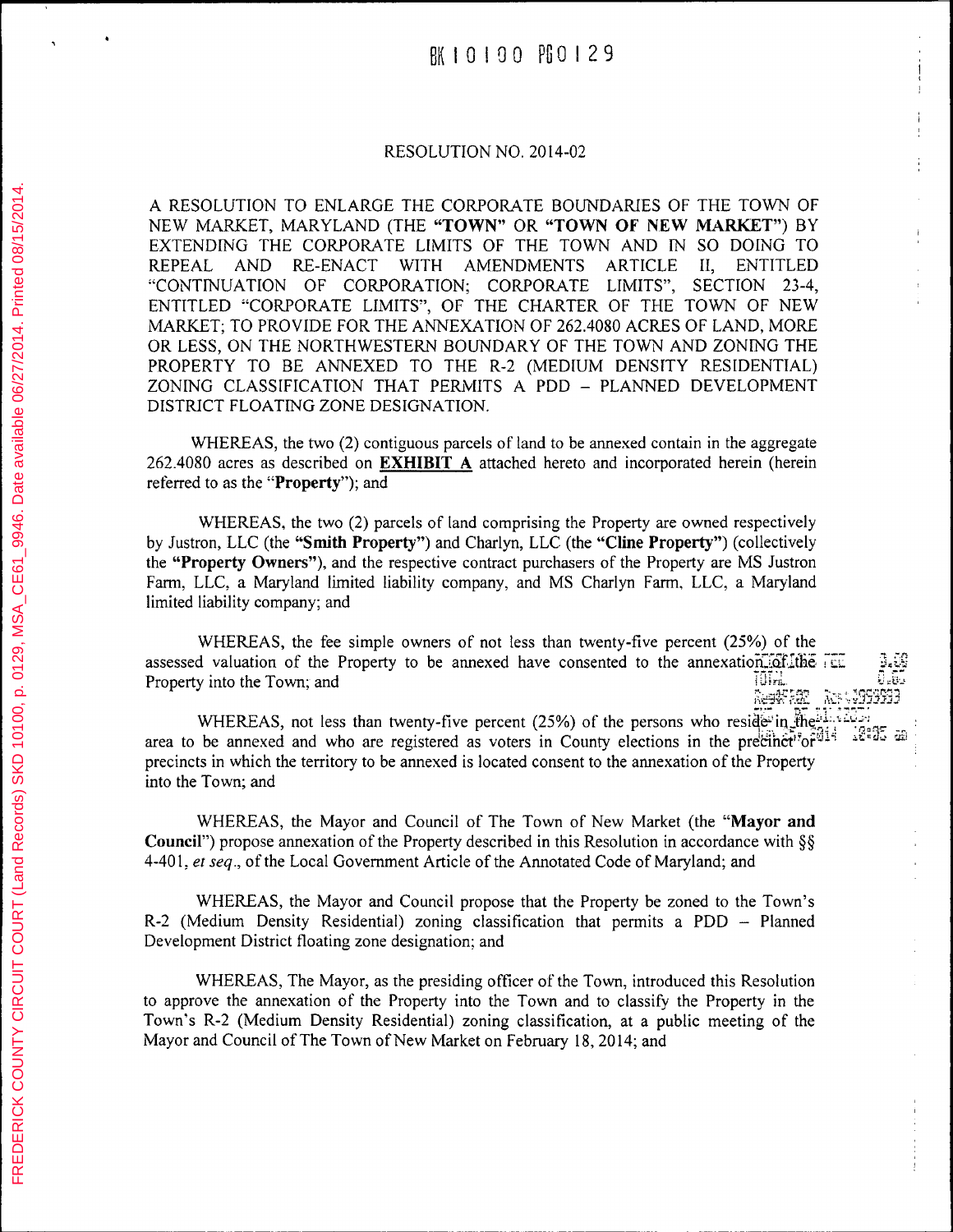WHEREAS, pursuant to publication of notice, in accordance with § 4-406 of the Local Government Article of the Annotated Code of Maryland, a public hearing was conducted in the 

WHEREAS, the Town Planning Commission reviewed the proposed annexation and R-2 (Medium Density Residential) zoning of the Property (that permits a PDD - Planned Development District floating zone designation) and has recommended to the Mayor and Council approval of this Resolution; and

WHEREAS, the Mayor and Council, upon consideration of all public comments and written testimony, have determined the following:

- A) This Resolution and all procedures for consideration of this Resolution by the Town conform to the applicable requirements of §§ 4-401, et seq., of the Local Government Article of the Annotated Code of Maryland and all other applicable laws; and
- B) The Property is contiguous and adjoining to the existing corporate boundaries of the Town and is a logical extension of the corporate boundaries and is consistent with the systematic expansion of the Town limits as set forth in the Town's 2005 Master Plan, as amended and supplemented (the "New Market Master Plan"), and the Town's Municipal Growth Element and Water Resources Element Amendments to the New Market Master Plan; and
- C) Annexation of the Property will not create any unincorporated area which is bounded on all sides by real property presently within the corporate limits of the Town, real property proposed to the be within the Town, or any combination thereof (i.e., enclave); and
- D) Annexation of the Property and classification in the Town's R-2 (Medium Density Residential) zoning district (that permits a PDD – Planned Development District floating zone designation) is considered to be in the public interest, convenience and welfare of the citizens of the Town.

**NOW THEREFORE, BE IT RESOLVED, that the corporate limits of The Town of** New Market shall include all property lying within the following boundaries:

See attached EXHIBIT A.

**BE IT RESOLVED, ENACTED AND ORDAINED, by the Mayor and Council of The** Town of New Market, that the boundaries of the Town as provided in the Charter of The Town of New Market, be amended to include the above-described Property, and the Town Engineer shall so amend the description of the corporate limits to include all the Property more particularly described in **EXHIBIT** A.

Ţ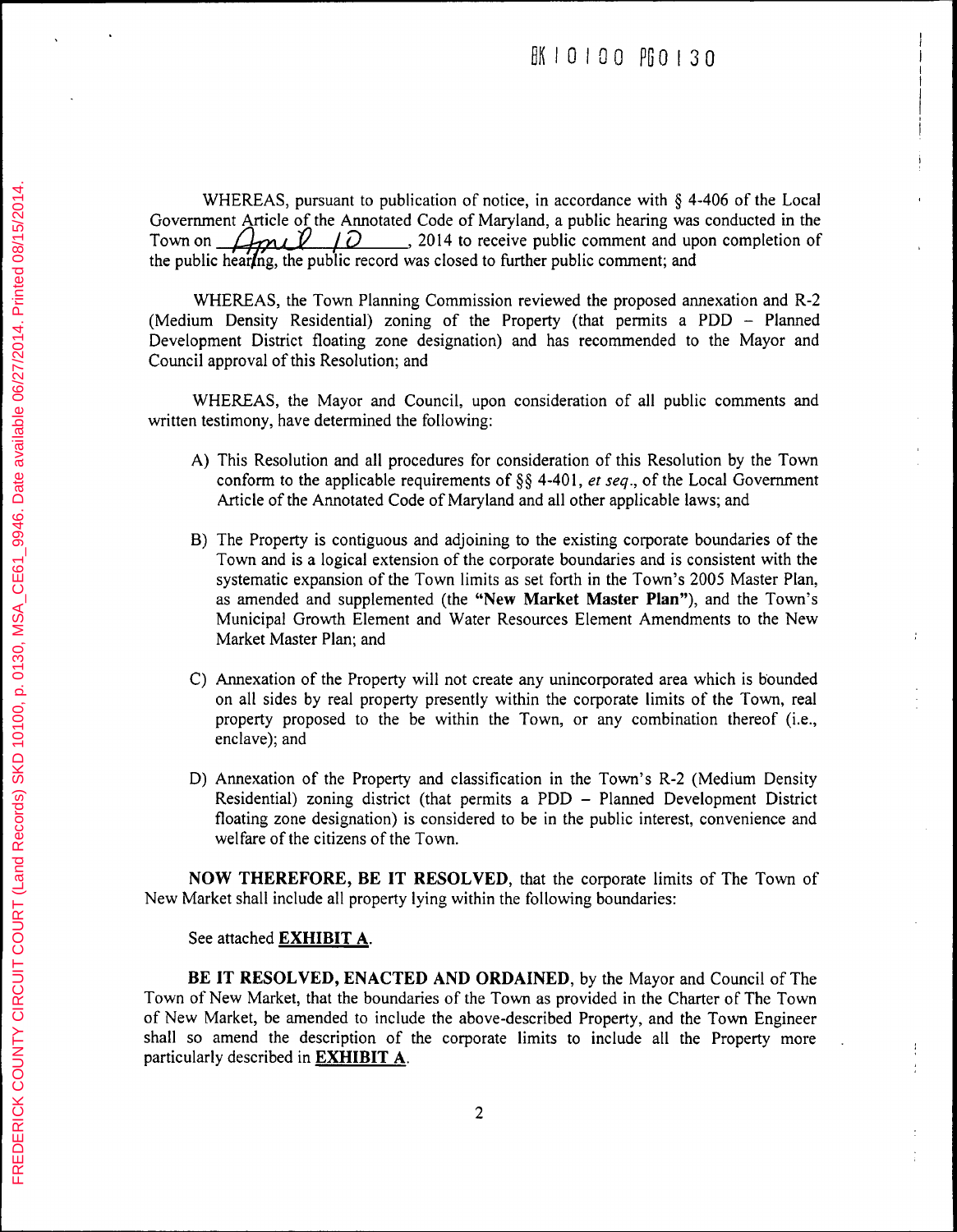BE IT FURTHER RESOLVED, ENACTED AND ORDAINED, that the persons residing on the Property and the Property are included for all purposes and subject to the Charter and Ordinances of the Town in said area as if the Property had been originally or subsequently included within the boundaries of the Town, EXCEPT as set forth to the contrary in the conditions applying to this annexation, as hereinafter set forth.

The conditions of this annexation are as follows:

The Property Owners shall pay the costs of any required advertising of this 1. Resolution.

2. Municipal ad valorem real estate taxes shall be imposed on the Property as of the effective date of this Resolution.

3. The Property is hereby zoned by the Town, by the adoption of this Resolution, as R-2 (Medium Density Residential) (that permits a PDD - Planned Development District floating zone designation).

BE IT FURTHER RESOLVED, ENACTED AND ORDAINED, that this annexation shall become effective forty-five (45) days after the passage of this Resolution unless a proper petition for referendum, pursuant to §§ 4-408, 4-409, or 4-410 of the Local Government Article of the Annotated Code of Maryland, is presented to the Mayor within said forty-five (45)-day period.

AND BE IT FURTHER RESOLVED, that upon the effective date of this Resolution, the Mayor, as the President of the Town Council of New Market, Maryland, shall promptly register the original boundaries and new boundaries of the Town with the Clerk of the Frederick County Circuit Court and with the Maryland Department of Legislative Services.

**INTRODUCED** at a regular meeting of Mayor and Council of The Town of New Market on February 18, 2014.

BY ØRDER OF THE MAYOR AND COUNCIL THE TOWN OF NEW MARKET OF. Winslow F. Burhans, III, Mayor Rita Mueller andena .<br>Com

Lawrence Romanel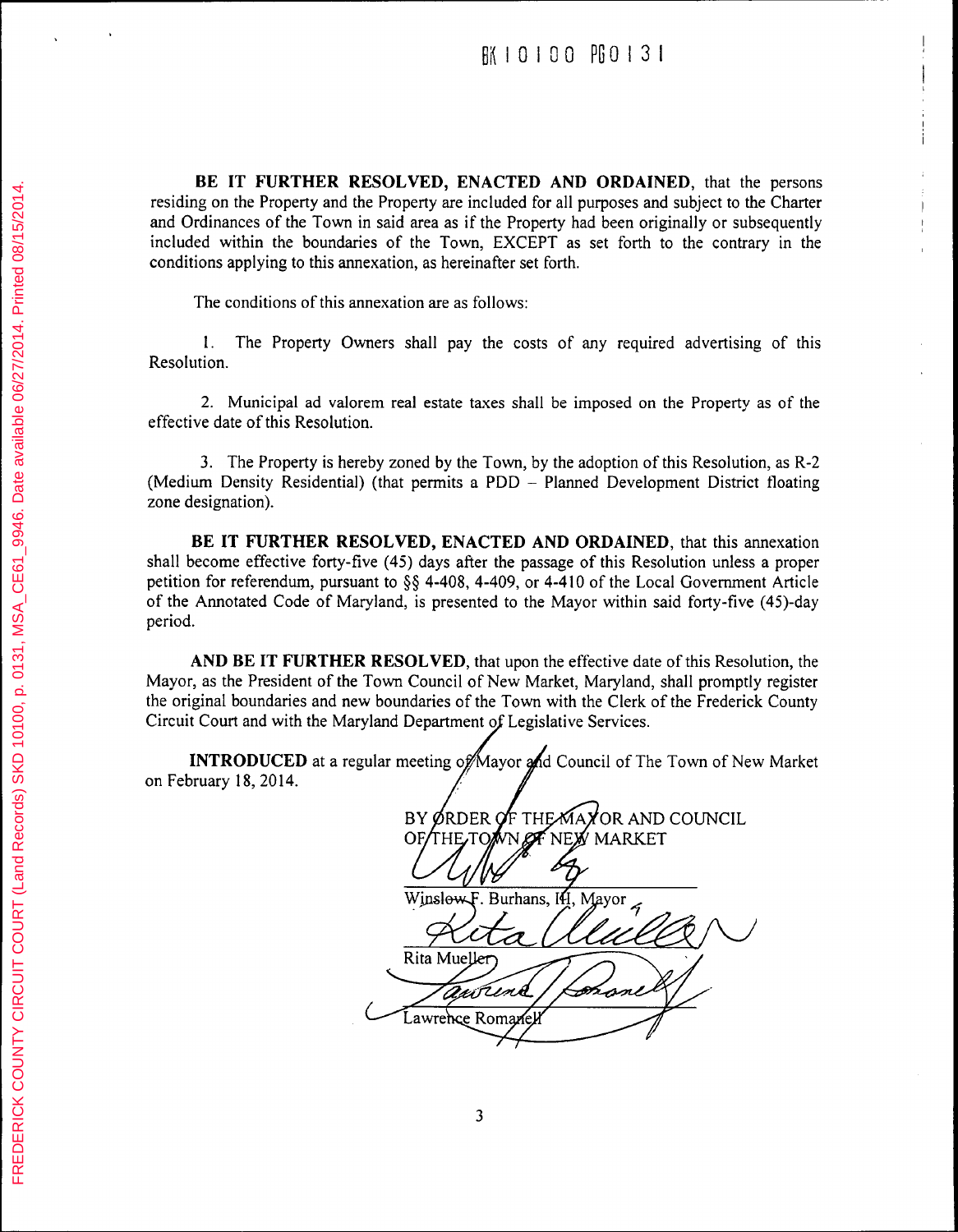Ť  $\bar{f}$ 

my Thit Dennis Kimble

Shannon Rossman  $\neq$ Michael Davies rago

INTRODUCED: February 18, 2014 ENACTED:  $Apc110$ , 2014 EFFECTIVE: May 25, 2014

ATTEST:

TownClerk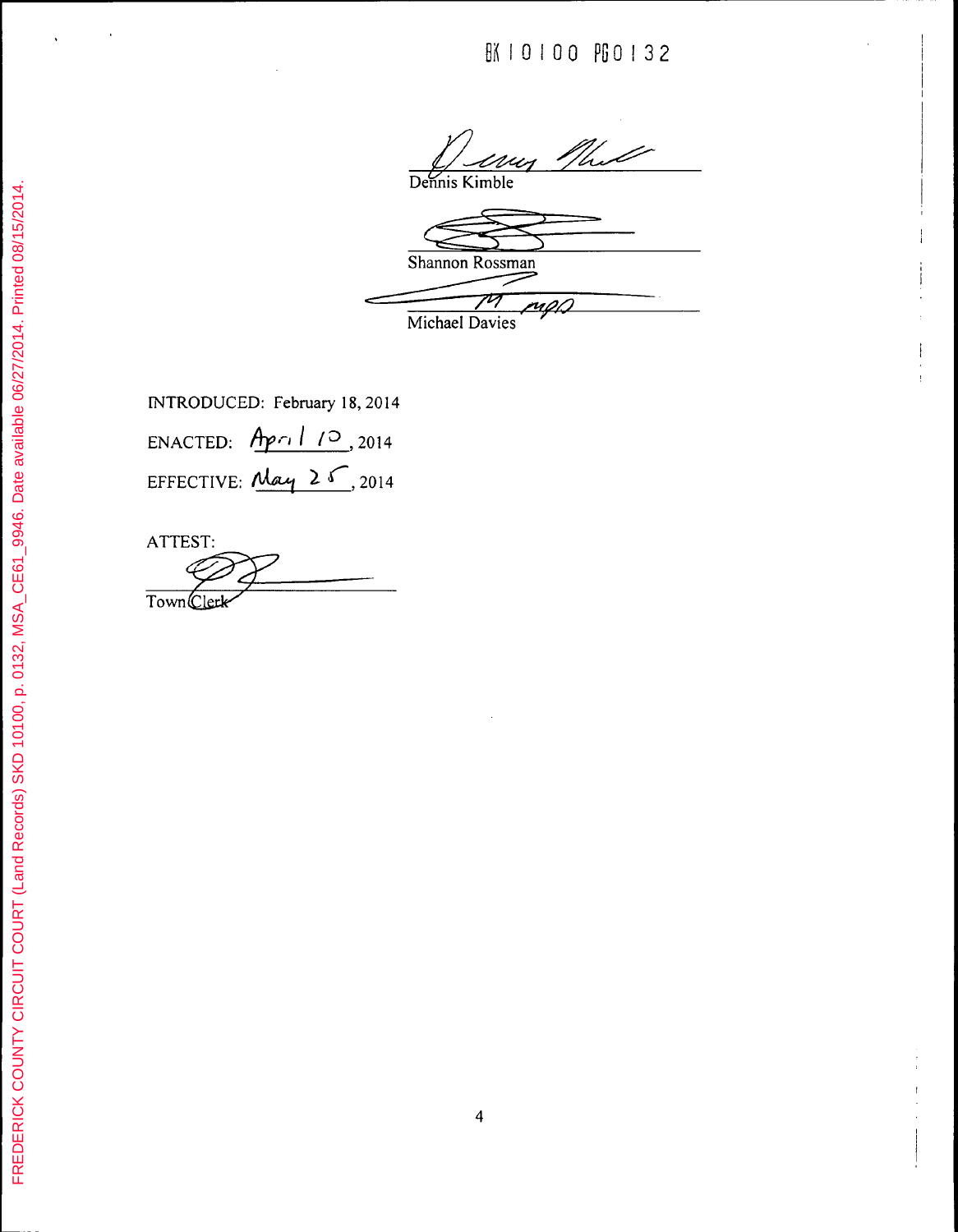$\langle \cdot, \cdot \rangle$ 

 $\frac{1}{1}$  $\mathbf{I}$ 

 $\mathbf i$ 

 $\sim$ 

 $\alpha$  $\frac{1}{4}$  $\frac{1}{2}$ 

#### **EXHIBIT A**

Metes and Bounds Survey Description of the Property

 $\ddot{\phantom{a}}$ 

 $\hat{\mathbf{r}}$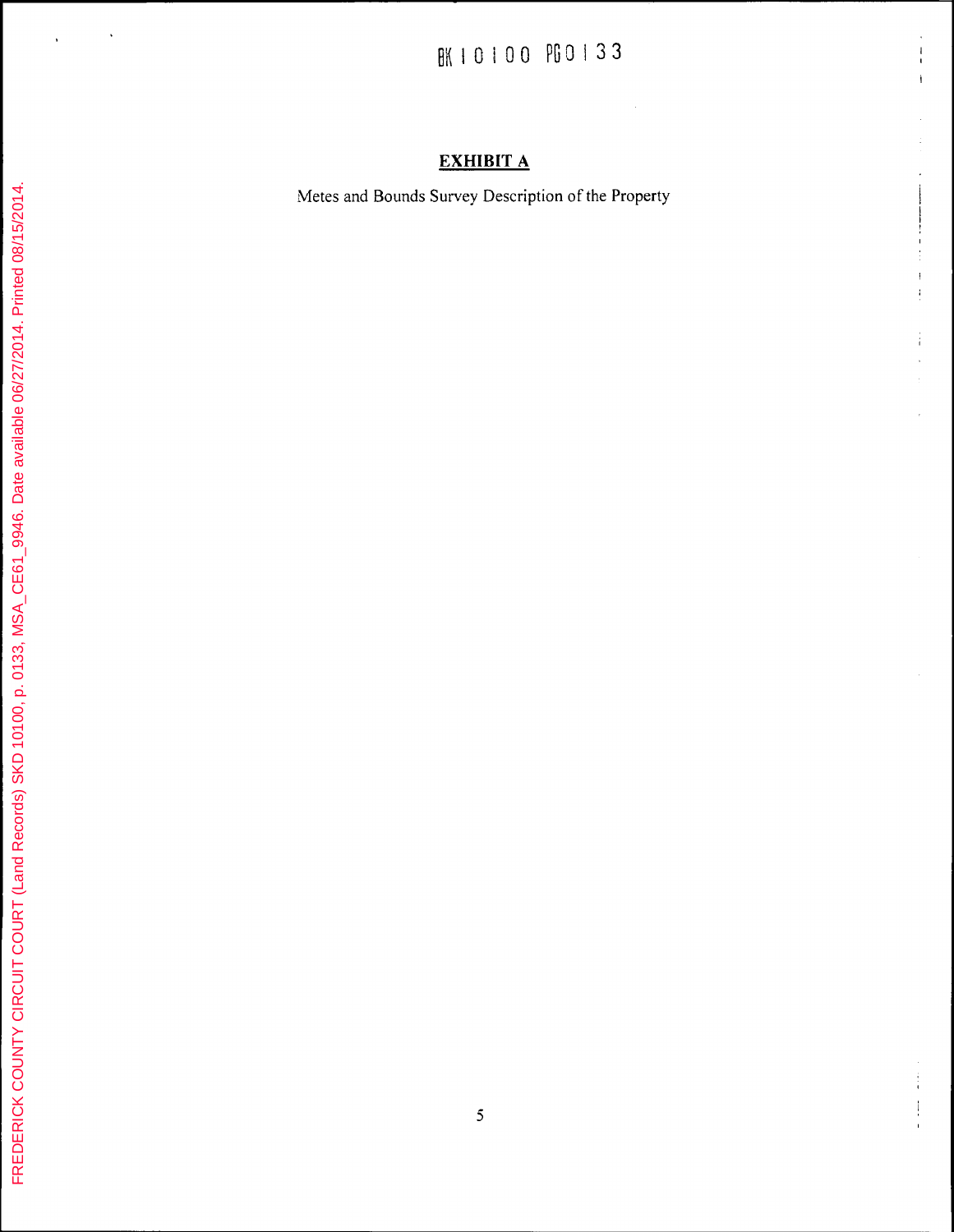#### **BOUNDARY DESCRIPTION Justron, LLC Parcel**

**BEING** a parcel of land in the  $9<sup>th</sup>$  Election district of Frederick County, Maryland consisting of those lands granted and conveyed from William Franklin Smith to Justron, LLC by Confirmatory Deed dated August 25, 2004 and recorded among the aforesaid Land Records in Liber 4821 at Folio 395, and being more particularly described as follows in the Maryland State Grid NAD 83/91 horizontal datum as now surveyed:

BEGINNING at a railroad spike found in the approximate centerline of the paving of Boyers Mill Road, 60-foot wide public right-of-way, at the end of an extension of the South 79°06'56" East, 230.24 foot line of a plat entitled "Section One - White's Wilderness" dated May 22, 1974 and recorded among the Land Records of Frederick County, Maryland in Plat Book 10 at Page 147, thence from said beginning point so described running with and binding on part of the outline of said plat the following two (2) courses and distances:

- 1. North 80°04'36" West, passing over a monument found 26.85 feet from the beginning thereof, a total of 257.50 feet to a monument found, thence
- 2. South 00°42'38" East, 177.10 feet to a monument, thence running with and binding on the Third, or North 00°27'30" East, 207.00 feet line of that parcel of land granted and conveyed from Boyers Mill Associates Limited Partnership to David A. Bowman and Sherriann G. Bowman by Deed dated October 29, 1968 and recorded among the aforesaid Land Records in Liber 793 at Folio 334, and running with and binding on the Second, or North 00°27'30" East, 207.00 feet line of that parcel of land granted and conveyed by Connie A. Baldwin to Connie A. Baldwin and David R. Baldwin by Deed dated May 6, 2012 and recorded among the aforesaid Land Records in Liber 7833 at Folio 084, the following course and distance:
- 3. South 00°28'29" East, passing over a T-Bar found distant 206.88 feet from the beginning thereof, a total of 413.65 feet to an iron rod and cap (LSA 21103) found, thence running with and binding on part of the outline of that parcel of land granted and conveyed from Ronald A. Grenier to Dorothy A. Grenier by Deed dated November 30, 2001 and recorded among the aforesaid Land Records in Liber 3033 at Folio 475 the following two (2) courses and distances:
- 4. North 80°57'33" West, 37.98 feet to a point, thence
- 5. South 00°50'06" East, 125.07 feet to an iron pipe found on the northern line of Lot 6 of a Plat entitled "Revised Subdivision Plat of Boyers Mill Heights" dated November 20, 1959 and recorded among the aforesaid Land records in Plat Book 3 at Page 176, thence running with and binding on part of the outline of said Plat the following course and distance: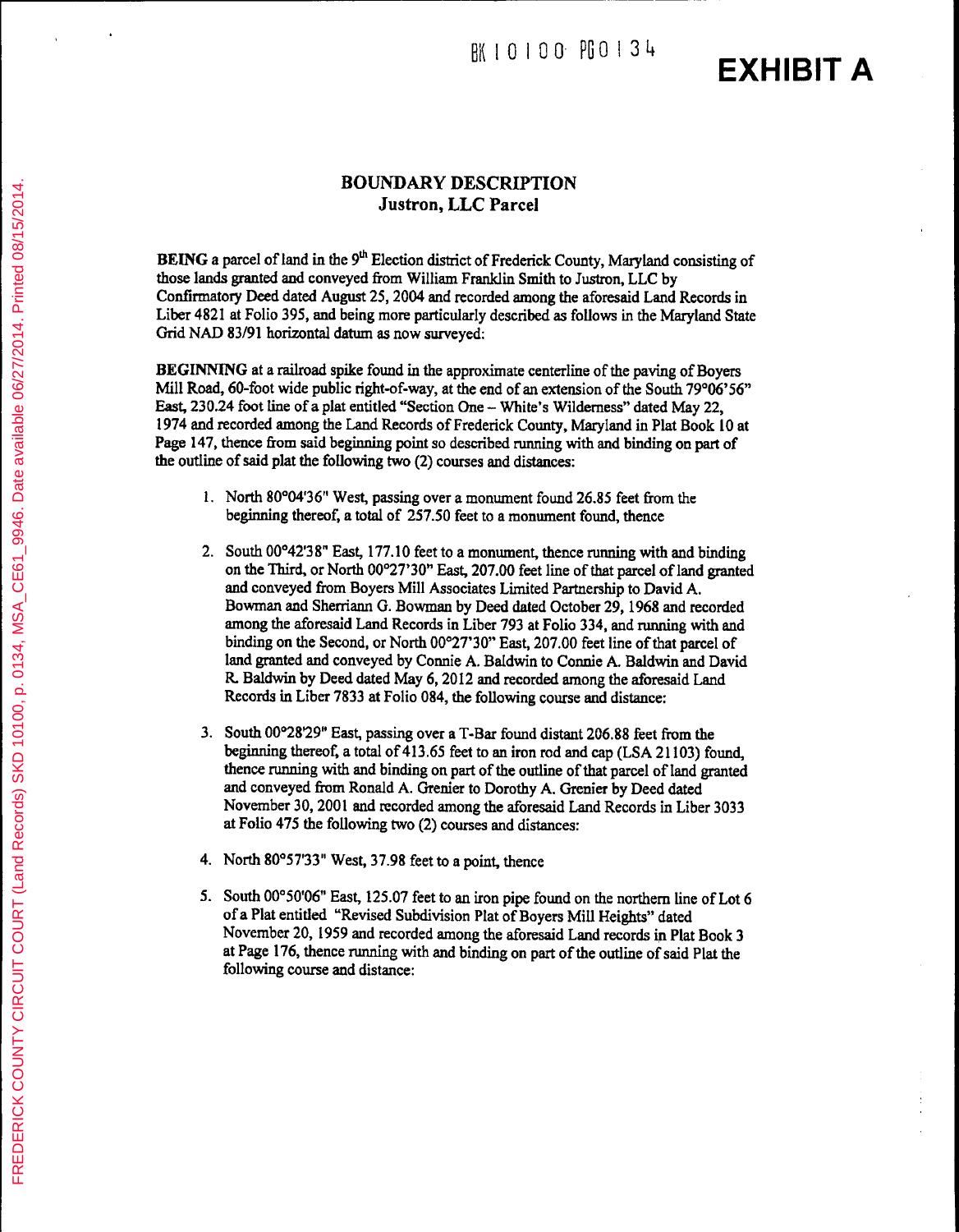**EXHIBIT A** 

 $\frac{1}{1}$ 

- 6. North 79°59'28" West, 120.08 feet to an iron pipe, thence running with and binding on part of the outline of a Plat entitled "Section One - Woodworth Estates" dated February 1973 and recorded among the aforesaid Land Records in Plat Book 9 at Page 132 the following course and distance:
- 7. North 80°23'34" West, 232.27 feet to an iron rod and cap (R.F. Gauss 9963) found. thence running with and binding on part of the outline of a Plat entitled "Combined" Preliminary/Final Plat and Addition Plat - Section One Lots 2, 3, &  $4 -$  Woodworth Estates" dated April 1984 and recorded among the aforesaid Land Records in Plat Book 31 at Page 118, the following two (2) courses and distances:
- 8. North 80°24'34" West, 657.84 feet to a stone found, thence
- 9. North 80°16'00" West, 794.09 feet to an iron pipe found, thence running with and binding on part of the outline of a Plat entitled "Addition Plat – SEJ, LLC Parcel One Addition To SEJ, LLC Parcel 2" dated December 2007 and recorded among the aforesaid Land Records in Plat Book 85 at Page 87 the following course and distance:
- 10. North 04°23'02" East, 521.62 feet to a T-Bar found, thence running with and binding part of the outline of a Plat entitled "Preliminary Condominium Staging Plat Phase 1 Stages 1 Thru 39 - Signature Club At Greenview Condominium" dated March 2005 and recorded among the aforesaid Land Records in Plat Book 80 at Page 54 the following course and distance:
- 11. North 07°31'12" West, 1371.10 feet to a T-Bar found, thence running with and binding on the outline of those lands granted and conveyed by Liber 4655 at Folio 680, the following course and distance:
- 12. North 86°19'56" East, 1759.39 feet to a point in the approximate centerline of the paving of the aforementioned Boyers Mill Road, thence partially running with Boyers Mill Road and with part of the outline of that land granted and conveyed from Charles R. Cline, Jr. and Evelyn M. Cline to Charlyn, LLC by Confirmatory Deed dated June 3, 2004 and recorded among the Land Records of Frederick County, Maryland in Liber 4655 at Folio 680, the following course and distance
- 13. South 20°37'17" East, passing over a railroad spike found at a distance of 573.80 feet from the beginning thereof, a total of 574.90 feet to a point in the bed of Boyers Mill Road, thence running with Boyers Mill Road
- 14. South 20°12'54" East, passing over a railroad spike found at a distance of 0.58 feet from the beginning thereof a total of 87.65 feet to a railroad spike found, thence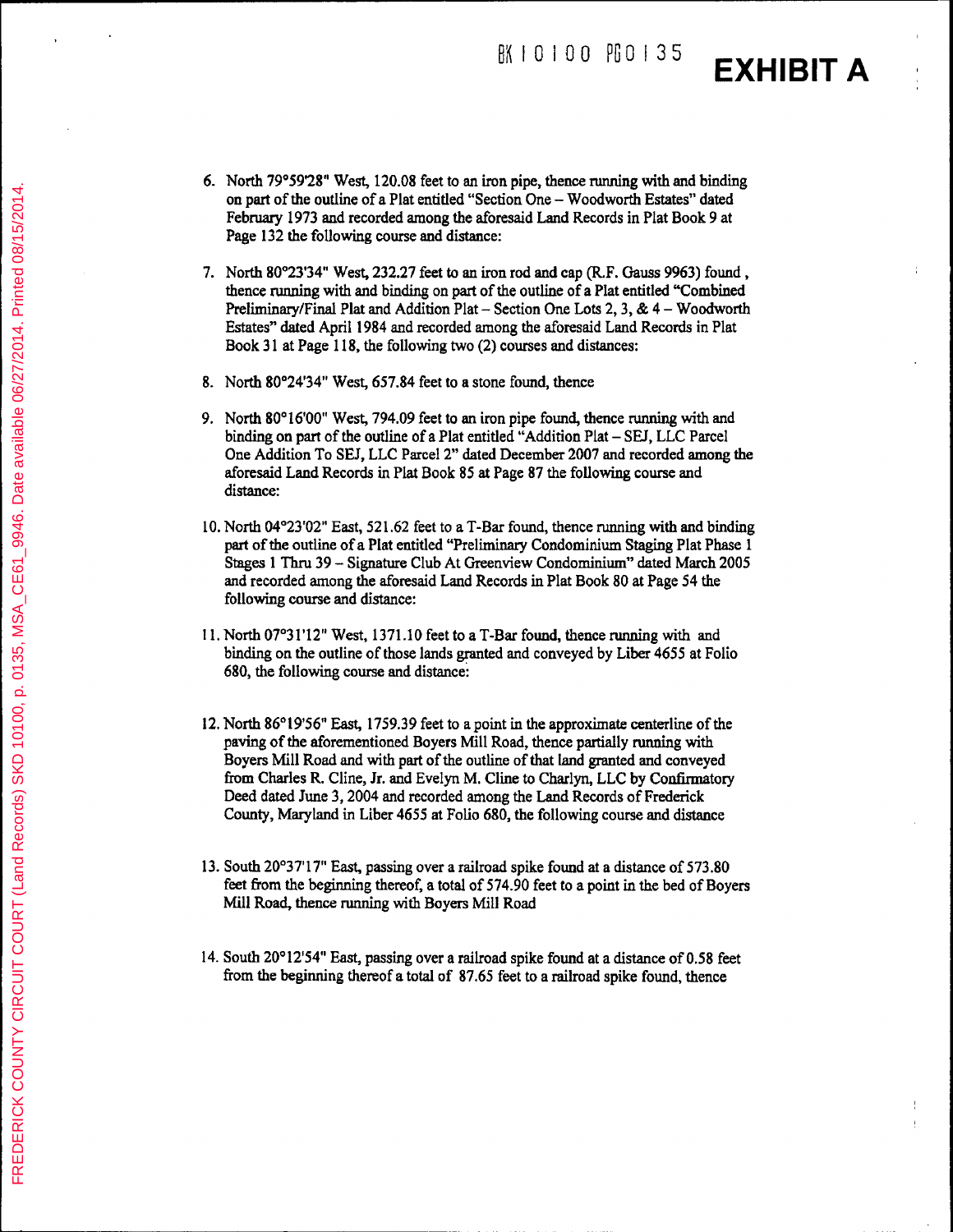$\perp$ 

- 15. South 17°59'03" East, 476.76 feet to an iron rod with cap (LSA 21103) found, thence
- 16. South 15°22'09" East, 180.52 feet to a magnetic nail found, thence
- 17. South 11°09'32" East, 94.15 feet to an iron rod found, thence
- 18. South 02°45'51" West, 113.91 feet to a railroad spike found, thence
- 19. South 01°47'49" East, 176.10 feet to the place of beginning, containing 3,985,387 square feet, or 91.4919 acres of land, more or less.

The undersigned, being a licensed surveyor, personally prepared or was in responsible charge of the preparation of this metes and bounds description, the accompanying sketch and the survey work reflected in it, and is in compliance with the requirements set forth in COMAR Title 09, Subtitle 13, Chapter 06, Regulation .12 of the Minimum Practice for Land Surveyors, as to the establishment of easement lines.

 $10 - 10 - 12$  $\epsilon$ 

**Bowman Consulting Group** By: Tristan Stewart Professional Land Surveyor Maryland Registration No. 21306 License Renewal Date: 06/26/14



P:\6767 - Smith Cline Feasibility\6767-01-002 (SUR)\Survey\Documents\DESCRIPTIONS\6767-BNDRY-DESC South Parcel.doc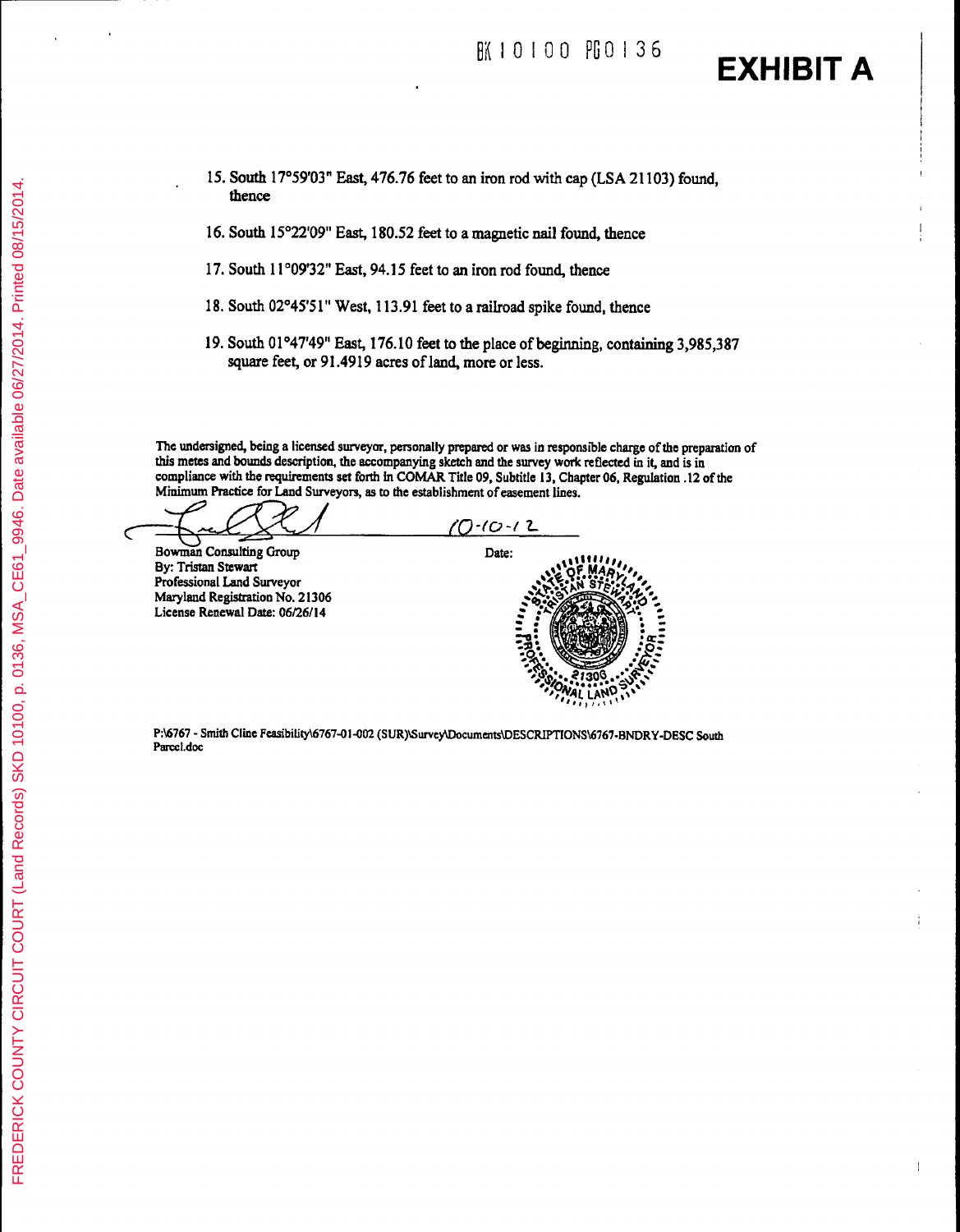#### **BOUNDARY DESCRIPTION** Charlyn, LLC Parcel

BEING a parcel of land in the 9<sup>th</sup> Election district of Frederick County, Maryland consisting of those lands granted and conveyed from Charles R. Cline, Jr. and Evelyn M. Cline to Charlyn, LLC by Confirmatory Deed dated June 3, 2004 and recorded among the Land Records of Frederick County, Maryland in Liber 4655 at Folio 680, and being more particularly described as follows in the Maryland State Grid NAD 83/91 horizontal datum as now surveyed:

BEGINNING at a railroad spike found in the approximate centerline of the paving of Boyers Mill Road, 60-foot wide public right-of-way, thence partially running with Boyers Mill Road and with part of the outline of that land granted and conveyed from Lillian C. Blentlinger to Lillian C. Blentlinger LLC by Deed dated September 17, 2003 and recorded among the aforesaid Land Records in Liber 4118 at Folio 115, the following course and distance:

- 1. South 19°46'37" East, 944.01 feet to an iron rod with cap (LSA 21103) found on the outline of a Plat entitled Combined Preliminary/Final and Addition Plat Section II -Lots 201 and 202 - Cline Parcel 'A' to Lot 201 - Cline Parcel 'B' to Lot 202 -Blentlinger Farms" dated April 18, 1994 and recorded among the aforesaid Land Records in Plat Book 56 at Page 77, thence running with and binding on part of the outline of said Plat the following three (3) courses and distances:
- 2. South 67°14'03" West, 36.40 feet to a point in the approximate centerline of the paving of Boyers Mill Road, thence
- 3. 82.97 feet along the arc of a curve to the right having a radius of 900.00 feet and an interior angle of 05°16'55", and having a chord bearing and distance of South 02°13'59" East, 82.94 feet to a point, thence leaving the approximate centerline of Boyers Mill road and running
- 4. South 77°36'19" East, 72.48 feet to an iron rod found, thence running with and binding on part of the outline of those lands granted and conveyed from Lewis H. Cutsail and Linda V. Cheng to Lewis H. Cutsail and Linda C. Cutsail by Deed dated February 26, 2003 and recorded among the aforesaid Land Records in Liber 3693 at folio 673, the following course and distance:
- 5. South 08°53'19" West, 247.97 feet to a point, thence leaving said parcel of land granted and conveyed in Liber 3693 at Folio 673, crossing Boyers Mill Road and running with and binding on that parcel of land granted and conveyed from Charles R. Cline, Jr., Evelyn M. Cline, Charles R. Cline, III and Barbara Sue Cline to Charles R. Cline, III and Barbara Sue Cline by Deed dated May 7, 2009 and recorded among the aforesaid Land Records in Liber 7319 at folio 259, the following three (3) courses and distances: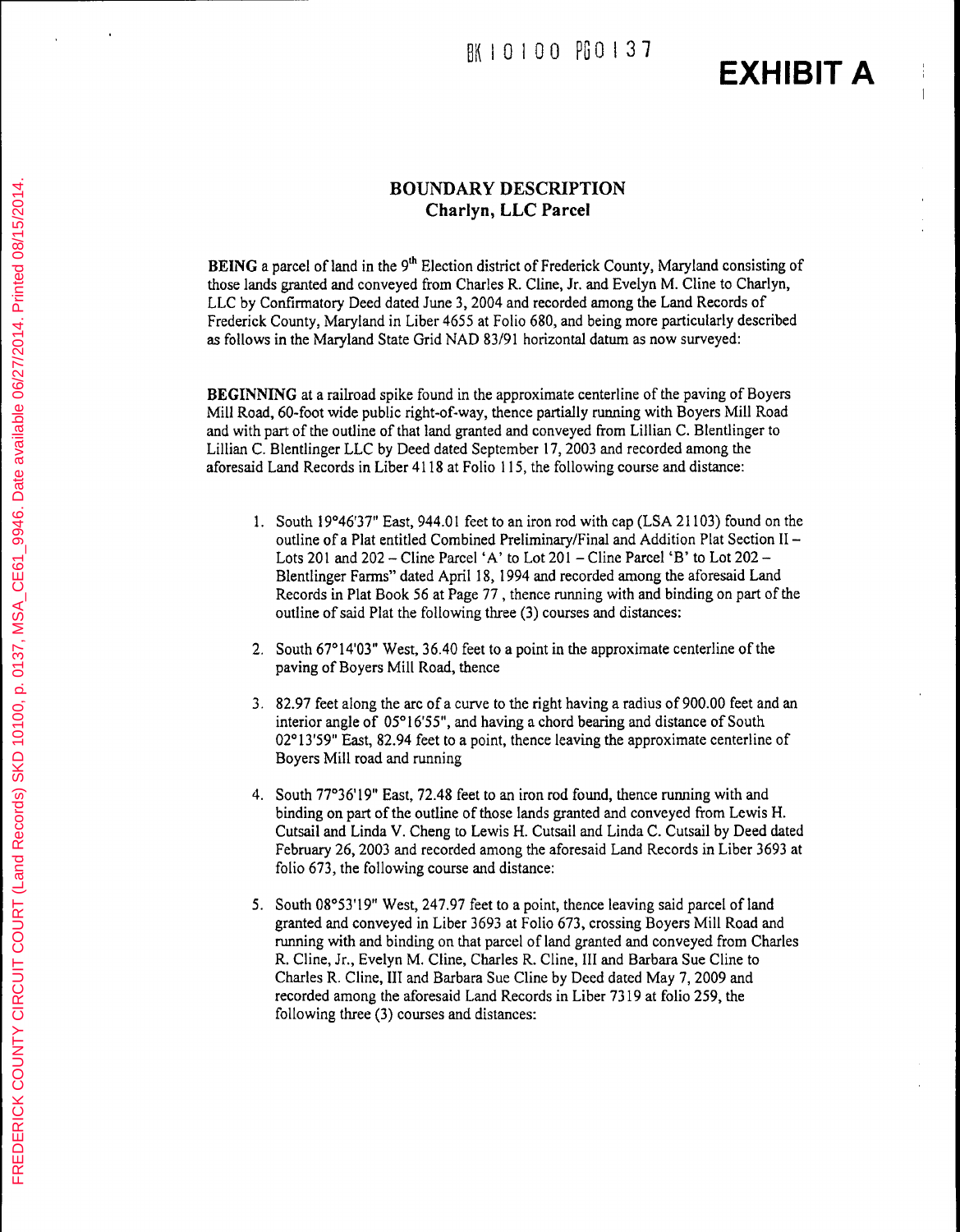- **EXHIBIT A**
- 6. South 89°29'57" West, 358.35 feet to an iron rod with cap (8644) found, thence
- 7. South 14°26'52" East, 341.64 feet to an iron rod with cap (8644) found, thence
- 8. South 84°56'56" East, 240.99 feet to a railroad spike found in the approximate centerline of the paving of Boyers Mill road, thence running with said centerline the following two (2) courses and distances:
- 9. 125.31 feet along the arc of a curve to the right having a radius of 1900.52 feet and in interior angle of 03°46'40", and a chord bearing and distance of South 06°52'30" West, 125.29 feet to a point, thence
- 10. South 08°46'47" West, 172.01 feet to a railroad spike found, thence leaving Boyers Mill Road and running with the outline of that parcel of land granted and conveyed from Charles R. Cline, Jr. and Evelyn M. Cline to Patricia Ann Nash by Deed dated June 28, 1993 and recorded among the aforesaid Land Records in Liber 1903 at Folio 296 the following three courses and distances:
- 11. North 81°02'45" West, 237.19 feet to an iron rod with cap (LSA 21103) found, thence
- 12. South 07°29'57" West, 258.46 feet to an iron rod found, thence
- 13. South 82°31'09" East, 0.75 feet to a point, thence leaving said parcel of land granted and conveyed in Liber 1903 at Folio 296 and running with and binding on part of the outline of that parcel of land saved and excepted from the aforementioned Confirmatory Deed recorded in Liber 4655 at Folio 680
- 14. South 07°28'51" West, 194.78 feet to an iron rod found, thence
- 15. South 81°33'54" East, 228.59 feet to a point in the approximate centerline of the paving of Boyers Mill Road, thence running with said centerline the following course and distance:
- 16. 83.41 feet along the arc of a curve to the left with a radius of 413.42 feet and an interior angle of 11°33'36", and having a chord bearing and distance of South 04°21'52" East, 83.27 feet to a railroad spike found, thence leaving said centerline of Boyers Mill Road and running to an iron rod and cap (LSA 21103) found at the beginning of the North 80°30'30" East, 265.01 feet line of that parcel of land granted and conveyed from Eugene Francis Kehl and Candace Lynn Kehl to Terry Biddinger by Deed dated July 29, 1985 and recorded among the aforesaid Land Records in Liber 1292 at folio 199, the following course and distance:
- 17. North 72°45'37" East, 22.57 feet to an iron rod with cap (LSA 21103) found, thence running reversely with and binding on part of the outline of said parcel of land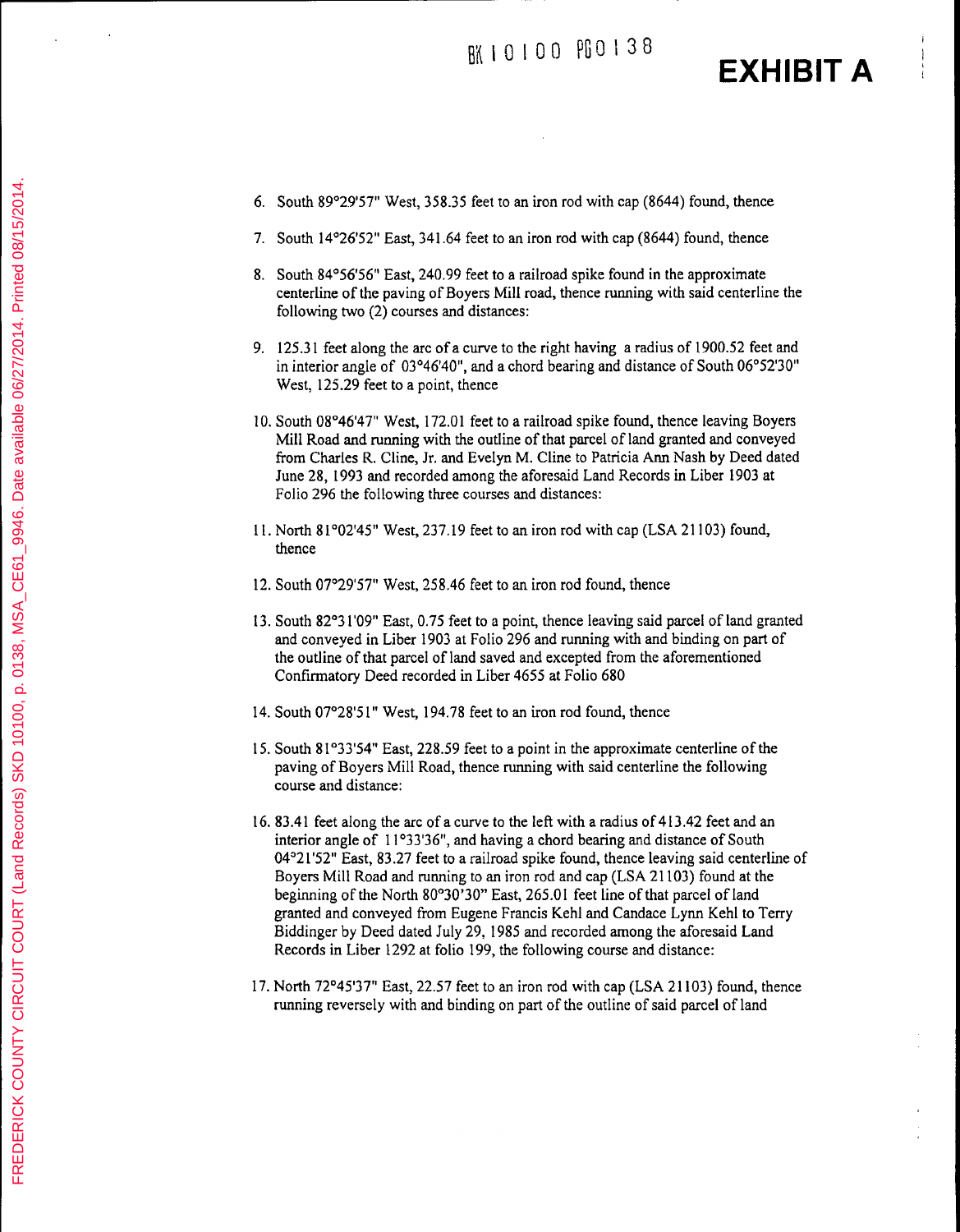## **EXHIBIT A**

granted and conveyed in Liber 1292 at folio 199 the following three (3) courses and distances:

- 18. South 15°59'32" East, 60.14 feet to an iron rod with cap (LSA 21103) found, thence
- 19. South 21°14'31" East, 246.73 feet to a point, thence
- 20. South 87°28'00" East, passing over an iron pipe distant 0.83 feet from the beginning thereof, a total of 205.00 feet to an axle found, thence running with and binding on part of the outline of a plat entitled "Combined Preliminary/Final Plat Section I Lots 4-5-6-7 Elliott Subdivision" dated August 9, 1977 and recorded among the aforesaid Land Records in Liber 17 at Page 144, the following three (3) courses and distances:
- 21. South 88°00'07" East, 485.02 feet to an axle found, thence
- 22. South 23°19'42" East, 789.18 feet to an axle found, thence
- 23. South 58°52'28" East, 73.14 feet to a bolt found at the southwesternmost corner of that parcel of land granted and conveyed by Richard R. Burgee, Personal Representative of the Estate of Fred John Archibald to Audubon society of Central Maryland, Inc. by deed dated June 27, 2001 and recorded among the aforesaid Land Records in Liber 2900 at folio 759, thence running reversely with and binding on the Eleventh (North 59°19'57" West, 574.90 feet) and part of the Tenth lines of those lands granted and conveyed from Kettler Land-New Market Limited Partnership to The Town of New Market by Deed dated September 4, 1990 and recorded among the aforesaid Land Records in Liber 2102 at Folio 391, said lines being also the Fortieth and Thirty-Ninth lines of the Corporate Boundary of the Town of New Market, Maryland as published in a Resolution of the Mayor and Council of the Town of New Market and recorded December 16, 1987 among the aforesaid Land Records in Liber 1462 at Folio 141 the following two (2) courses and distances:
- 24. South 59°29'08" East, 574.90 feet to an iron rod with cap (LSA 21103) found, thence
- 25. South 13°34'40" East, 258.45 feet to a point, thence leaving said Corporate Limits of the Town of New Market, Maryland and running with and binding on part of the outline of a Plat entitled "Section Three - New Market Farms" dated May 25, 1973 and recorded among the aforesaid Land Records in Plat Book 9 at Page 49, the following three (3) courses and distances:
- 26. South 68°09'36" West, 237.85 feet to a point, thence
- 27. South 61°15'24" West, passing over a T-Bar found 371.84 feet from the beginning thereof, a total of 372.90 feet to a point, thence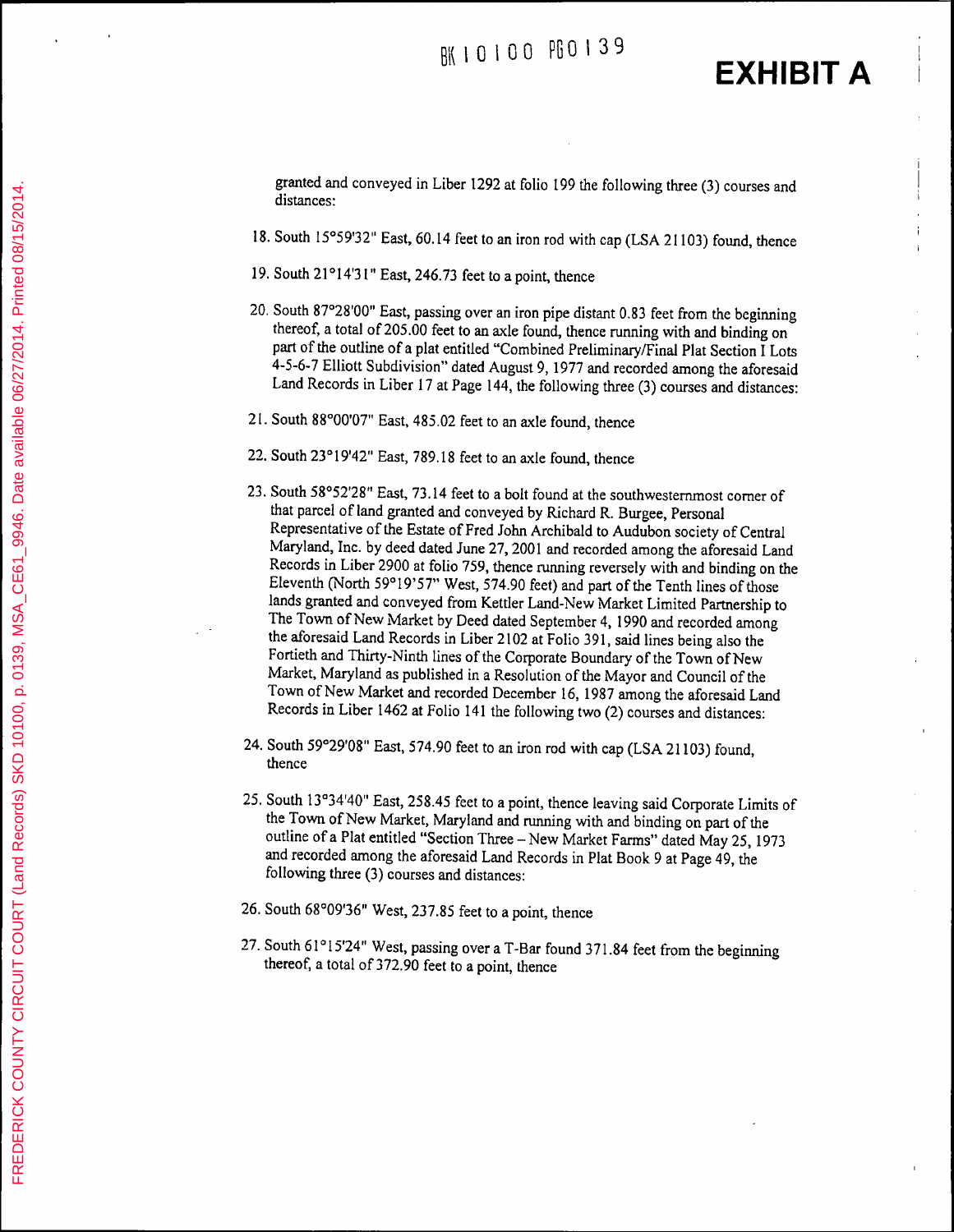- 28. North 73°12'47" West, 39.92 feet to a T-Bar found, thence running with and binding on part of the outline of a Plat entitled "Section One - New Market Farms" dated May 18, 1973 and recorded among the aforesaid Land Records in Plat Book 9 at Page 47, the following two (2) courses and distances:
- 29. South 67°46'44" West, 391.03 feet to an iron rod with cap (LSA 21103) found, thence
- 30. South 76°14'23" West, passing over a T-Bar found 169.77 feet from the beginning thereof, a total of 492.17 feet to a point in the bed of Boyers Mill Road, thence running with Boyers Mill Road and running with and binding on part of the outline of those lands granted and conveyed from William Franklin Smith to Justron, LLC by Confirmatory Deed dated August 25, 2004 and recorded among the aforesaid Land Records in Liber 4821 at Folio 395, the following course and distance:
- 31. North 20°37'17" West, 572.92 feet to a point in the bed of Boyers Mill Road, thence departing said Boyers Mill Road and continuing to run with and bind on part of the aforementioned outline of those lands granted and conveyed by Liber 4821 at Folio 395, the following course and distance:
- 32. South 86°19'56" West, 1759.39 feet to feet to a T-Bar found, thence running with and binding part of the outline of a Plat entitled "Preliminary Condominium Staging Plat Phase 1 Stages 1 Thru 39 - Signature Club At Greenview Condominium" dated March 2005 and recorded among the aforesaid Land Records in Plat Book 80 at Page 54 the following course and distance:
- 33. North 07°58'22" West, 2172.73 feet to a monument found distant 1.82 feet south of an iron rod and cap (LSA 21103) found, thence running with and binding on part of the outline of a Plat entitled "Final Plat Lots 164-173 & Lots 203-206 & Lots 258-278 & Lots 295-310 & Lots 315-327 - Eaglehead Summerfield Division" dated May 1989 and recorded among the aforesaid Land Records in Plat Book 43 at Page 197 and with part of the outline of a Plat entitled "Combined Preliminary/Final Plat Resubdivision of Lot 278 - Plat Ten- Plat Book 43, Plat 197 - Eaglehead Summerfield Division" dated August 1994 and recorded among the aforesaid Land Records in Plat Book 51 at Page 10, the following two (2) courses and distances:
- 34. North 36°09'42" East, 497.69 feet to an iron rod with cap (LSA 21103) found, thence
- 35. North 18°45'38" East, passing over a monument found 154.22 feet from the beginning thereof, a total of 354.74 feet to an iron rod with cap (LSA 21103) found, thence running with and binding on part of a Plat entitled "Addition Plat/Correction Plat Lot 1-B Addition to Lot 1-A (Parcel "A") and Lot 1-A Addition to Lot 1-B (Parcel "B") - Longview" dated February, 2001 and recorded among the aforesaid Land Records in Plat Book 70 at Page 89 and with part of the outline of a Plat entitled "Final Plat Parcel "N" 'School Site' - Eaglehead Summerfield Division"